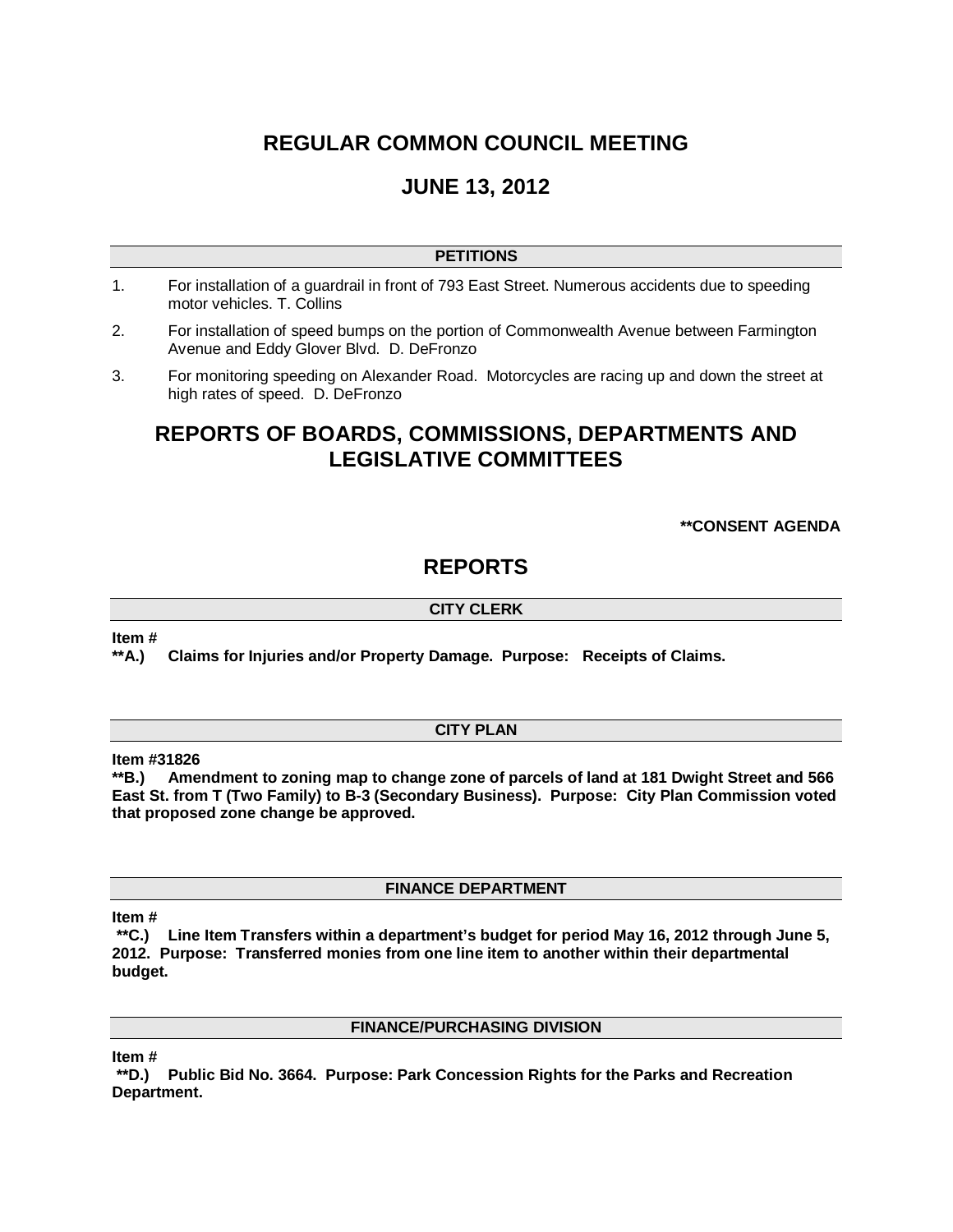**Item #**

**\*\*E.) Cooperative Purchasing. Purpose: Autoclave for New Britain Water Department.**

**Item #**

**\*\*F.) Sole Source. Purpose: Web Based Training for Fire Department.**

**Item #**

**\*\*F.1) Public Bid No. 3674. Purpose: Removal, Disposal, Supply and Installation of filter media for Water Department.**

### **PUBLIC WORKS**

**Item # \*\*G.) DELETED**

**Item #**

**\*\*H.) Subway Rental Charges. Purpose: Approval of rate from January 1, 2012 to December 31, 2012**

# **ITEMS BACK FROM COMMITTEE**

## **COMMITTEE ON ADMINISTRATION, FINANCE AND LAW**

**Item #**

**\*\*I.) DELETED**

### **COMMITTEE ON PLANNING, ZONING AND HOUSING**

**Item #31885**

**\*\*J.) Purchase and Sale Agreement. Purpose: Polamer Precision for Lots 9 and 10 at Pinnacle Business Park.** 

**Item #**

**\*\*K.) Purchase and Sale Agreement. Purpose: Confectionery Arts International for 80 Gold Street.**

**Item #**

**\*\*L.) Purchase and Sale Agreement. Purpose: Confectionery Arts International for 179 Broad Street.**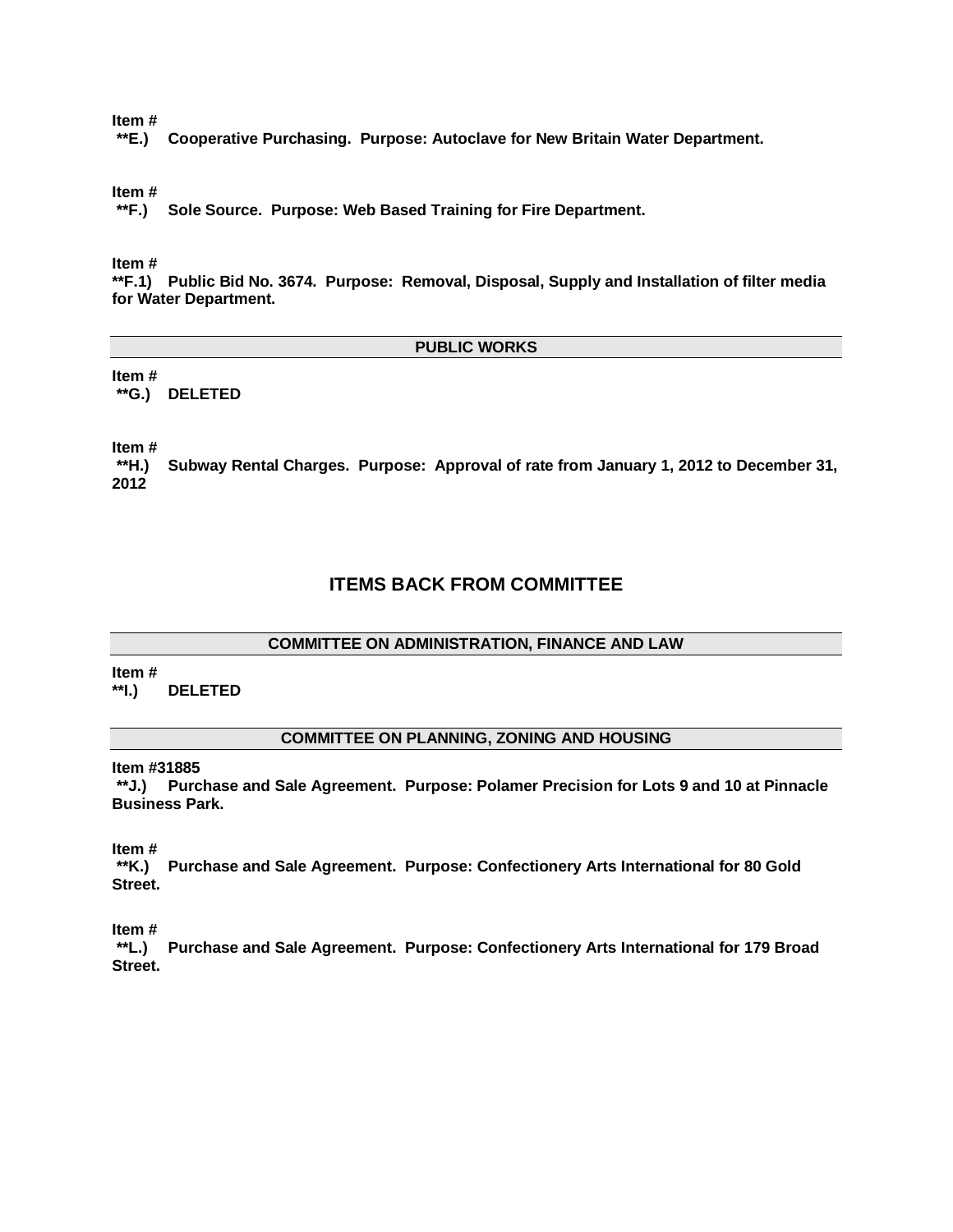# **Resolutions Back From Committee**

**Item #31885**

**1.) Purchase and Sale Agreement. Purpose: Polamer Precision for Lots 9 and 10 at Pinnacle Business Park. C. Carlozzi, Jr., M. Trueworthy, D. DeFronzo**

**Item #31886**

**2.) Purchase and Sale Agreement. Purpose: Confectionery Arts International for 80 Gold Street. M. Trueworthy**

**Item #31887**

**3.) Purchase and Sale Agreement. Purpose: Confectionery Arts International for 179 Broad Street. M. Trueworthy**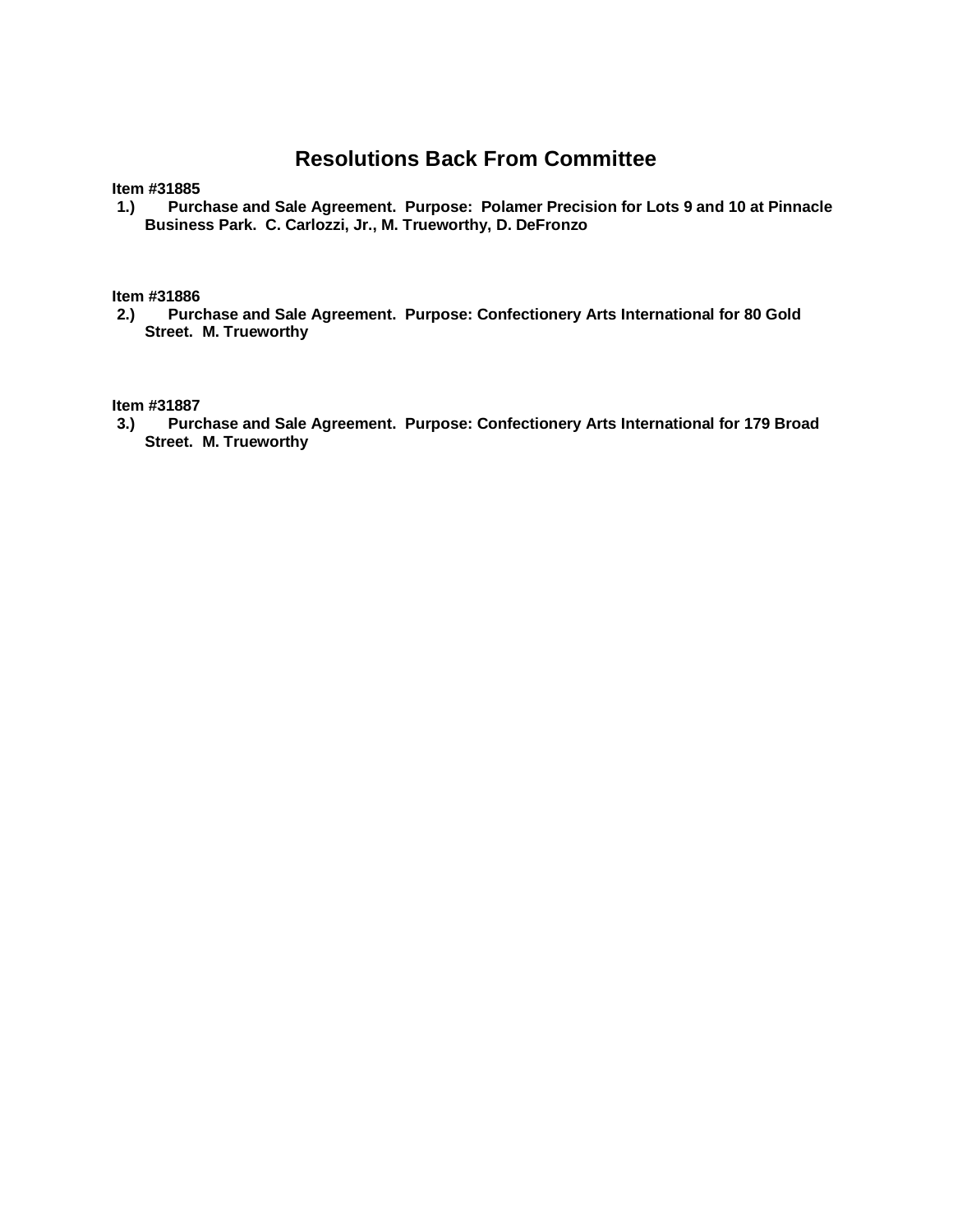# **NEW RESOLUTIONS**

**Item #**

**4.) Prevention and control programs for sexually transmitted diseases (STDs). Purpose: Sign necessary and appropriate agreements to secure funds for said program. A. Platosz, D. DeFronzo**

### **Item #**

**5.) Amendment to 2011 Consolidated Plan. Purpose: Transfer funds to Las Perlas Hispanas Program. C. Carlozzi, Jr., L. Hermanowski, E. Magnuszewski** 

### **Item #**

**6.) 2012 Neighborhood Assistance Act Program. Purpose: Approves following addition to Proposal List. C. Carlozzi, Jr., L. Hermanowski, E. Magnuszewski**

### **Item #**

**7.) Health Department – Conn. Association of Directors of Health, Inc. Purpose: Receipt of grant funding from CADH to develop plan for statewide comprehensive billing system to capture reimbursement from public (Medicaid and Medicare) and private insurers in Connecticut. A. Platosz, D. DeFronzo**

### **Item #**

**8.) After School Program Grant. Purpose: Parks and Recreation Department requesting approval of a State Department of Education After School Grant for first year of a two year grant. S. Black, E. Magnuszewski**

### **Item #**

**9.) Health Department – Screening and education program to seniors in New Britain. Purpose: Conduct skin cancer screenings at New Britain Senior Center. A. Platosz, D. DeFronzo** 

### **Item #**

**10.)Fiscal Year 2012-2013 Water Rates. Purpose: Out of Town Surcharge Exemptions. L. Hermanowski, A. Platosz**

### **Item #**

**11.)General Fund Budget Transfer. Purpose: Purchase of non-public school textbooks. L. Hermanowski**

### **Item #**

**12.)General Fund Budget Transfer. Purpose: Purchase of Property for 608-626 Main Street. E. Magnuszewski, A. Platosz, J. Tobias Freeman**

### **Item #**

**13.)Budget Amendment – Police Department. Purpose: Purchase a Command Post Vehicle. S. Bielinski, C. Carlozzi, Jr., R. Centeno, L. Hermanowski, W. Pabon, E. Sanchez**